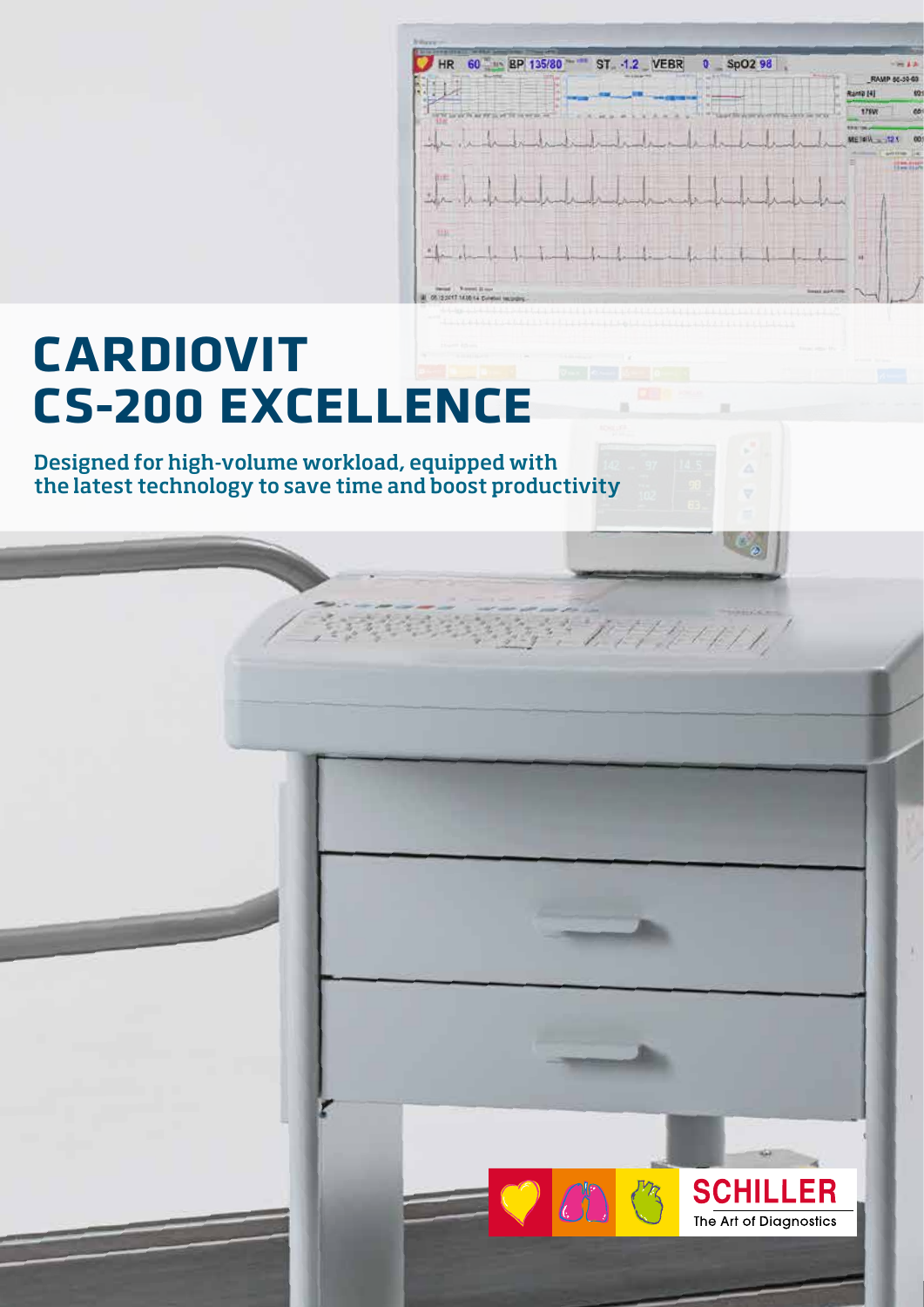## CARDIOVIT CS-200 EXCELLENCE

Experience the CARDIOVIT CS-200 Excellence and get a view of the future where precision and performance converge.



Thanks to its new processor – 3rd Generation Core i7 CPU – the CS-200 Excellence is now one of the fastest and most efficient devices on the market.

Especially designed for enterprise hospitals, the CS-200 Excellence masters each task.

## **STAND-ALONE OR CONNECTED**

The CS-200 Excellence optimizes digital workflow with seamless connectivity to EMR, PACS, and SCHILLER's SEMA Cardiology Information System. Whether used as a stand-alone system or a complete enterprise solution, it is a scalable solution that fits your needs today and tomorrow.



**AUTONOMOUS EMERGENCY ECG**

In an emergency every second counts. SCHILLER offers the unique ability to print an emergency ECG even before the system boots up.



**ONE-BUTTON OPERATION** Immediate access to the desired function.



**EASY DATA ENTRY** Data entry as easy and fast as possible. Simply enter the data via bar code scanner.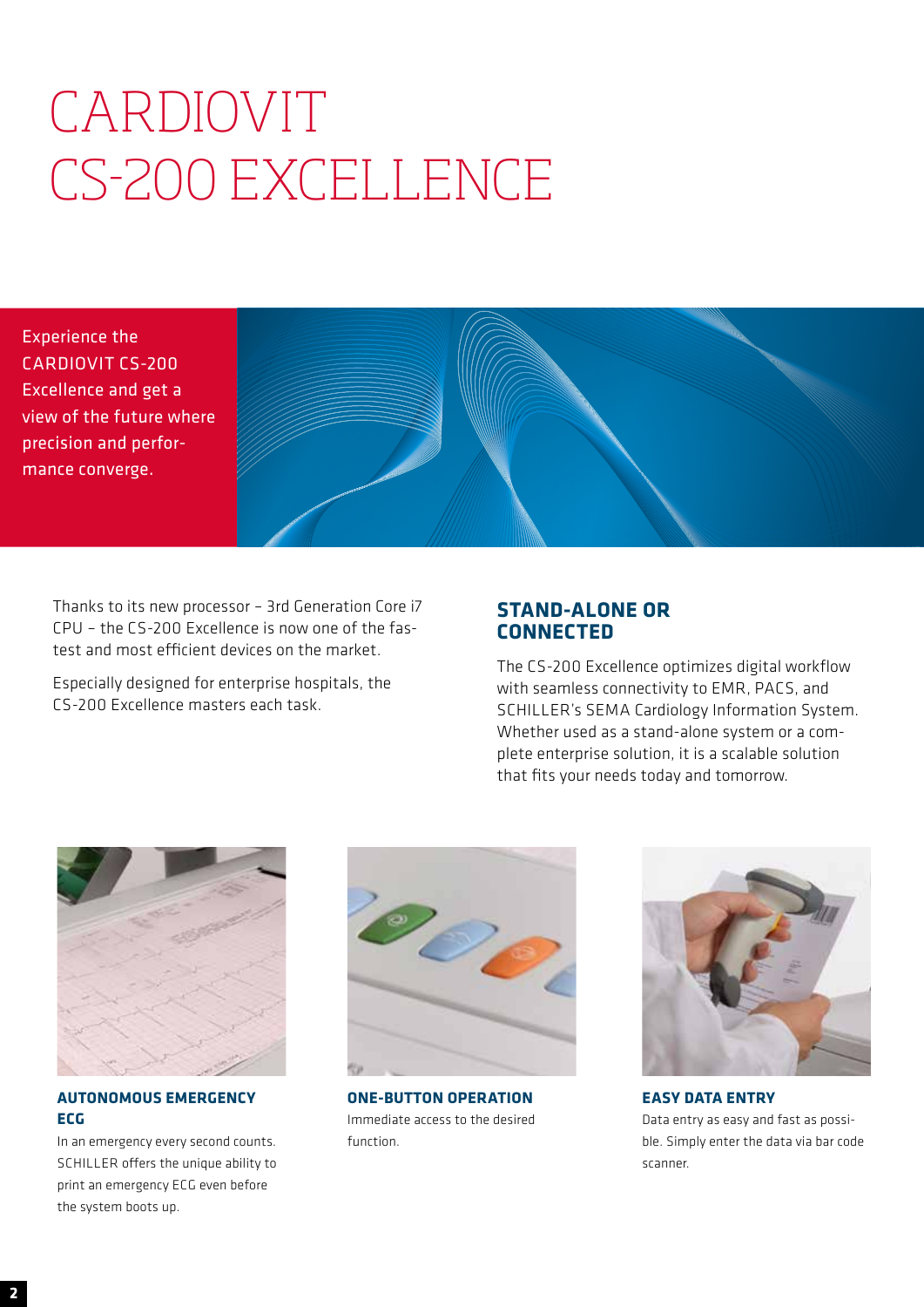



## **AUTOMATIC SpO2 AND BP**

SpO2 and blood pressure are automatically recorded during exercise testing and sent to the CS-200 Excellence. The BP-200 plus and the SCHIL-LER K-Sound Analysis (SKA) allow unparalleled accurate blood pressure measurements, with both auscultatory and oscillometric techniques.

- 1 Intuitive user interface
	- Monitor ST changes with auto-comparison of current and reference beats.
	- Watch for ST level and slope changes using the 12 or 16\*-lead average complexes.
- 2 All wires are integrated internally
- **3** SCHILLER 12/16-lead thermal printer
- 4 Large writing surface for clinical documentation
- **5** Two big accessory drawers
- **6** System base cover for external printer. Integrated power isolation transformer providing a stable work platform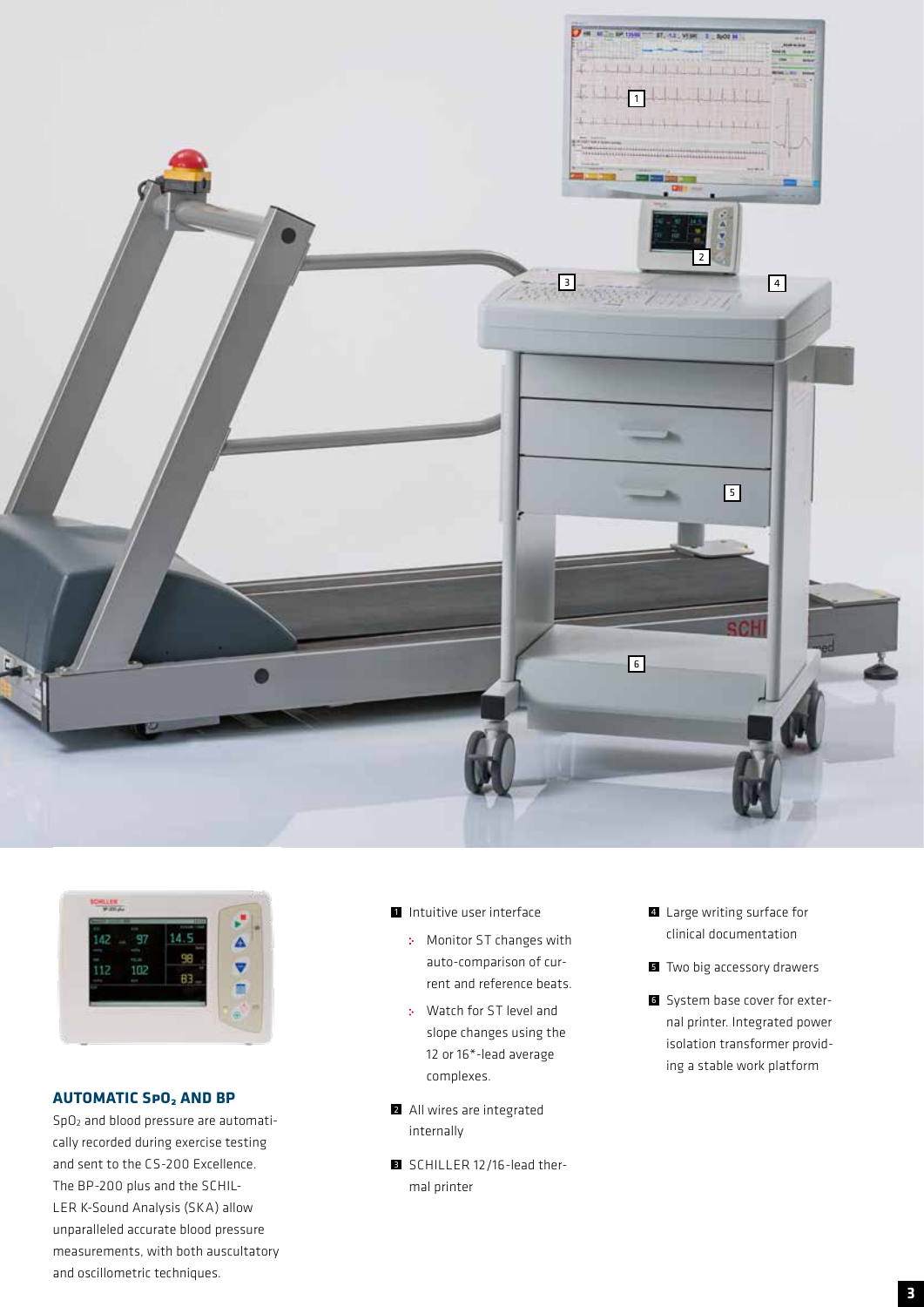# BOOST PRODUCTIVITY

Thanks to rich on-screen information content, with customizable display layout, integrated resting ECG during Exercise Testing, Wizard, Dynamic Protocol and much more, our system saves time and boosts productivity.

## **UNIQUE DYNAMIC PROTOCOL**

The system suggests the most appropriate exercise protocol, based on patient age, body weight and questionnaire. No modifications during the test are necessary.1

## **WIZARD**

The WIZARD is an intuitive tutorial which guides the user one step at a time, highlighting the next available function. It is designed for nurses, technicians and all other clinicians to perform the exercise test without a long preparation period.

## **ECG REVIEW** Full Disclosure data enables review of every

beat and arrhythmia for enhanced clinical confidence. Even during the exercise it is possible to compare ECG strips from previous stages or even previous tests.

## **MULTI-VIEW HOOK-UP SCREEN**

Quickly and easily attach lead wires:

- Colour-coded electrode placement diagram
- Dynamic "noise level" triangle
- Real-time ECG waveform display all help identify hook-up problems before you start the test



1 J Cardiopulm Rehabil. 2006 Jan – Feb;26(1):16 –23. A nomogram to select the optimal treadmill ramp protocol in subjects with high exercise capacity: validation and comparison with the Bruce protocol. Maeder M, Wolber T, Atefy R, Gadza M, Ammann P, Myers J, Rickli H.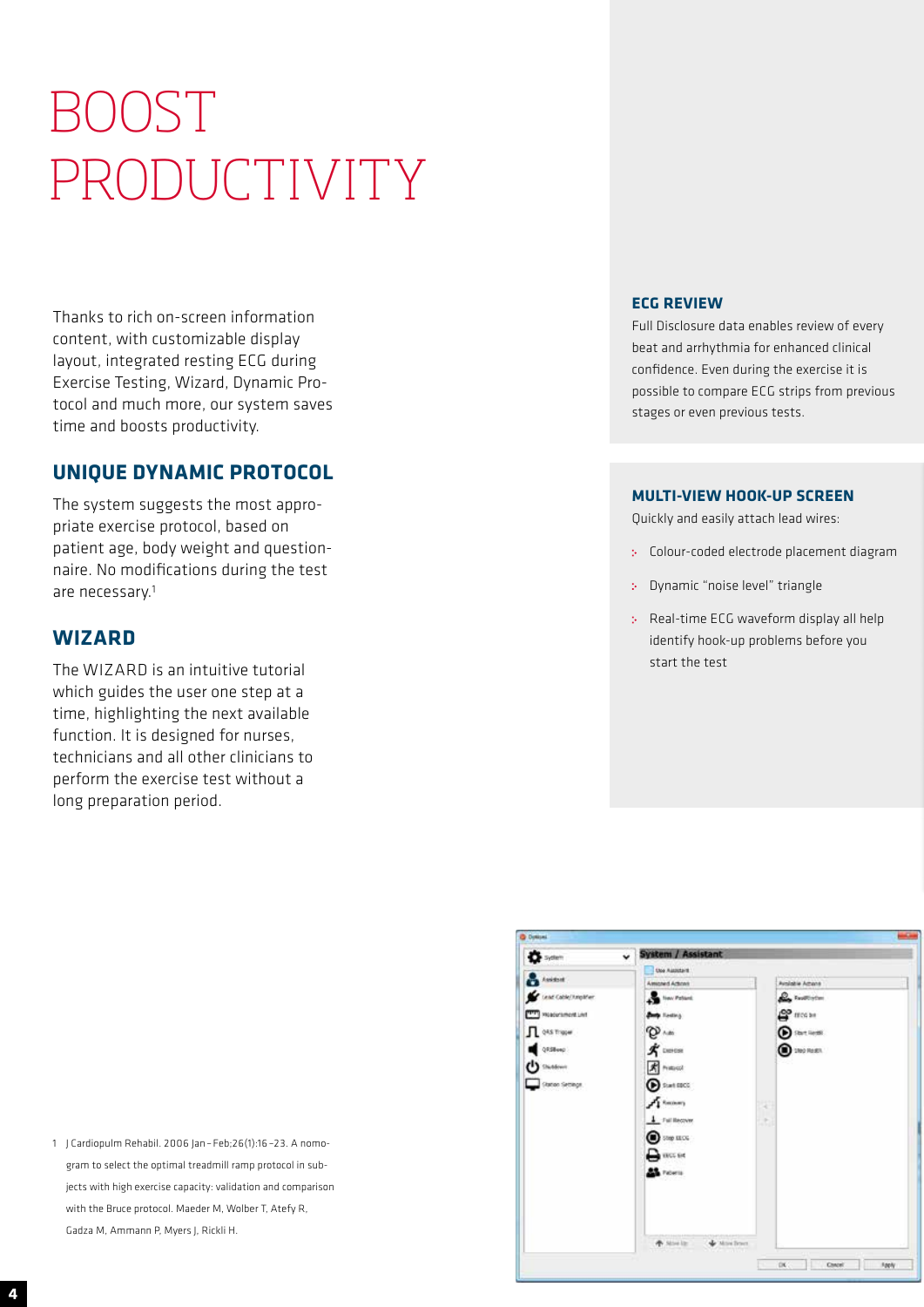



## **WIZARD PLANNER**

Plan your wizard steps according to your needs by assigning the actions that should be carried out.



The wizard will guide you through the planned steps by highlighting the buttons accordingly.







 $\mathbb{D}$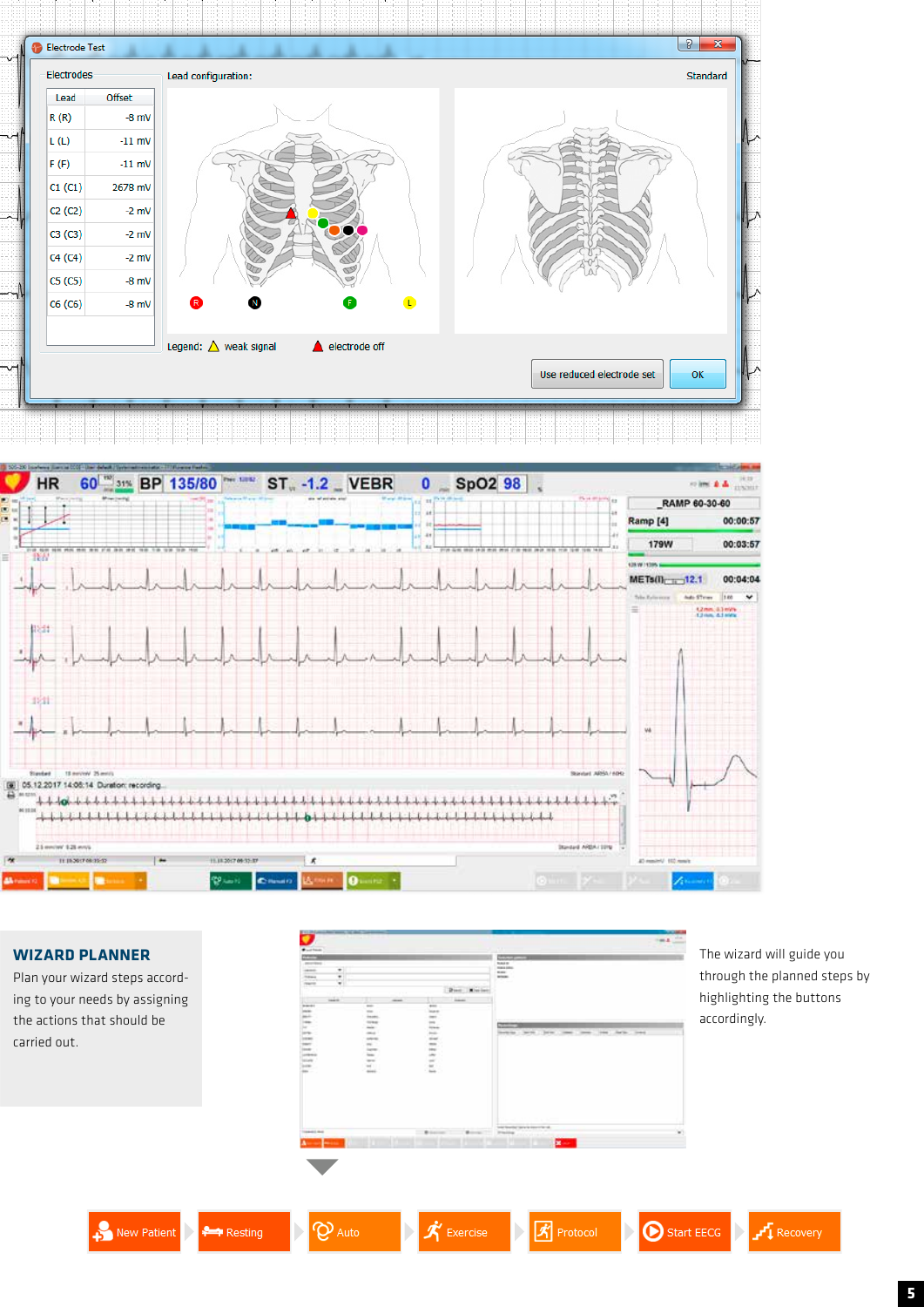# SUPERIOR DIAGNOSTIC TOOLS

HyperQ™: analysis of high-frequency QRS signals

Sophisticated filters: industry-leading analysis program for artefact and noise management

16-lead acquisition and analysis: in resting and exercise ECG s



## **SAECG (LATE POTENTIAL ANALYSIS)**

This analysis is a non-invasive alternative to invasive testing for ventricular arrhythmia. It allows detection of micropotentials that occur after the QRS complex. Gain time thanks to straightforward measurement data recording; pushing one button is enough.

## **HYPER Q™**

Unique, scientifically and clinically proven analysis of high-frequency QRS signals, which significantly improves the accuracy and effectiveness of routine exercise and resting ECG

- More sensitive diagnosis of ischaemic š. patients
- Fewer false alarms in non-ischaemic patients s.
- Gender-independent accuracy Š.
- Determined diagnosis in patients with equivo- $\Lambda$ cal exercise and resting ECG
- Reduces health care costs by saving unneces- $\mathcal{D}^{\mathcal{A}}$ sary expensive diagnostic tests
- Prevents unnecessary exposure to radioactive or invasive procedures



Exercise ECG: Patient with normal ST and negative HyperQ 75 years, male, CAD: ST segment analysis shows no abnormalities. However, the HyperQ analysis correctly detected significant ischaemia.



## Resting ECG: Patient with positive HyperQ and ACS (Acute Coronary Syndrome)

62 years, female, ACS: as displayed above, ST segment analysis shows no abnormalities. However, the HyperQ analysis correctly detects significant ischaemia.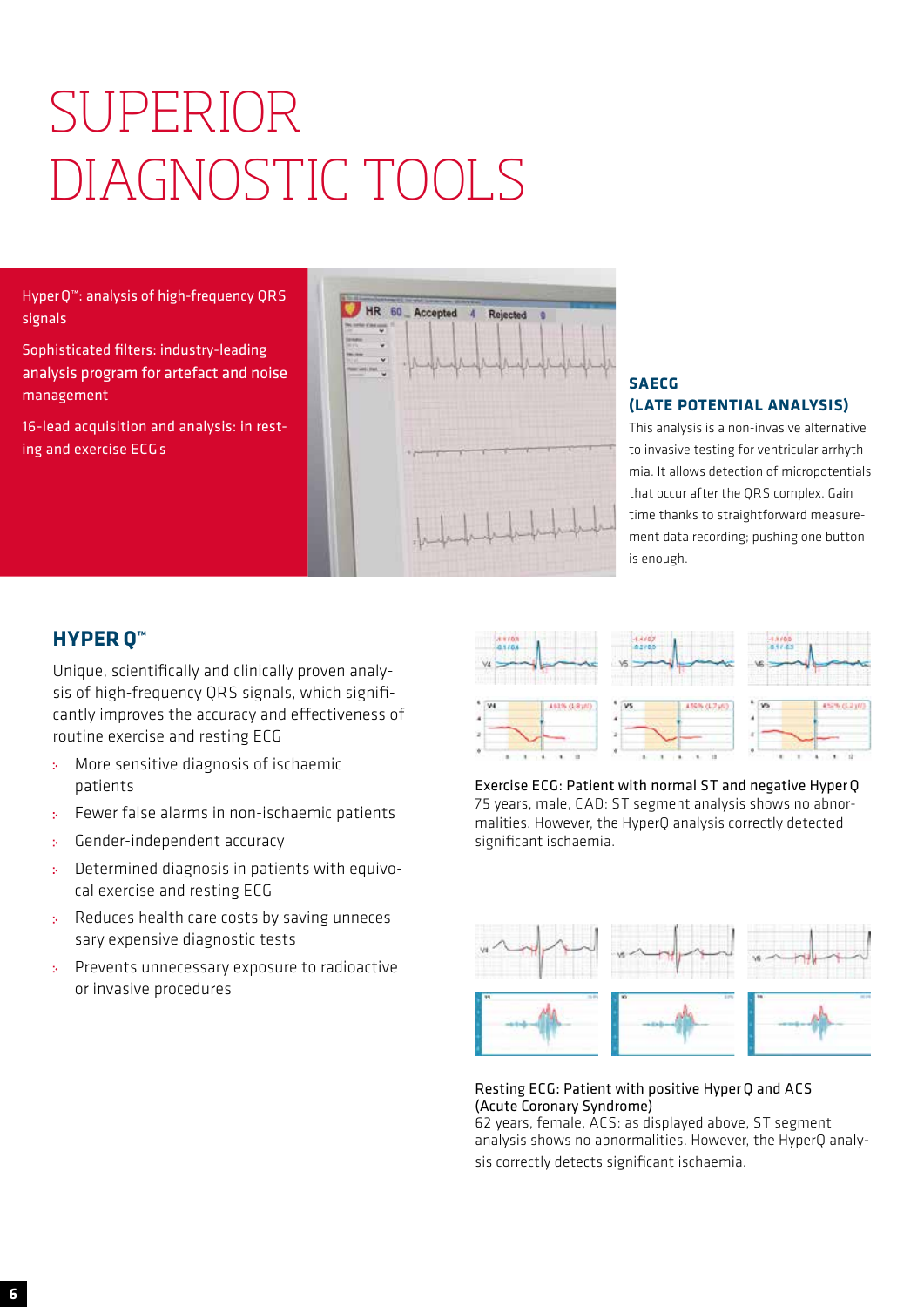## **VECTOR 3D**

3D view of the cardiac electrical activity, and a complete diagnosis of frontal and posterior walls.



## **SOPHISTICATED, ADAPTIVE MULTIPURPOSE FILTER**

SCHILLER offers an industry-leading analysis program for artefact and noise management. The RNS filter provides the physician with excellent ECG quality and accurate measurements without overfiltering and without compromising clinical significance.

## **SCHILLER 16-LEAD ECG ACQUISITION AND ANALYSIS**

While in the past resting ECG analysis programs were limited to 12 simultaneous leads, the SCHILLER 16-lead algorithm analyses now up to 16 leads of simultaneously acquired ECG waveforms to provide an interpretation of rhythm and morphology for a wide variety of patient populations. The algorithm reflects newly updated guidelines and recommendations, such as the 2007 AHA/ACCF/HRS Recommendations Part II1, and

the 2009 AHA/ACCF/HRS Recommendations Part VI 2 for the Standardization and Interpretation of the ECG.

The SCHILLER 16-lead algorithm goes beyond traditional 12-lead interpretation of the resting ECG. It also provides for incremental diagnostic capabilities not associated with analysis programs of the past. The 16-lead integrated analysis takes advantage of optional right chest and back electrodes to provide extended interpretations for adult chest pain.

In Exercise ECG, the use of right precordial leads (16 lead ECG) along with the standard six left precordial leads greatly improves the sensitivity of exercise testing for the diagnosis of coronary artery disease 3.

<sup>1</sup> AHA/ACCF/HRS Recommendations for the Standardization and Interpretaton of the Electrocardiogram, Part II: Electrocardiography Diagnostic Statement List. J Am Coll Cardiology, 2007:49:1128-135.

<sup>2</sup> AHA/ACCF/HRS Recommendations for the Standardization and Interpretation of the Electrocardiogram, Part VI: Acute Ischemia/Infarction. Circulation 2009; 100:e262-e270.

<sup>3</sup> N Engl. Med 1999;340:340-5.